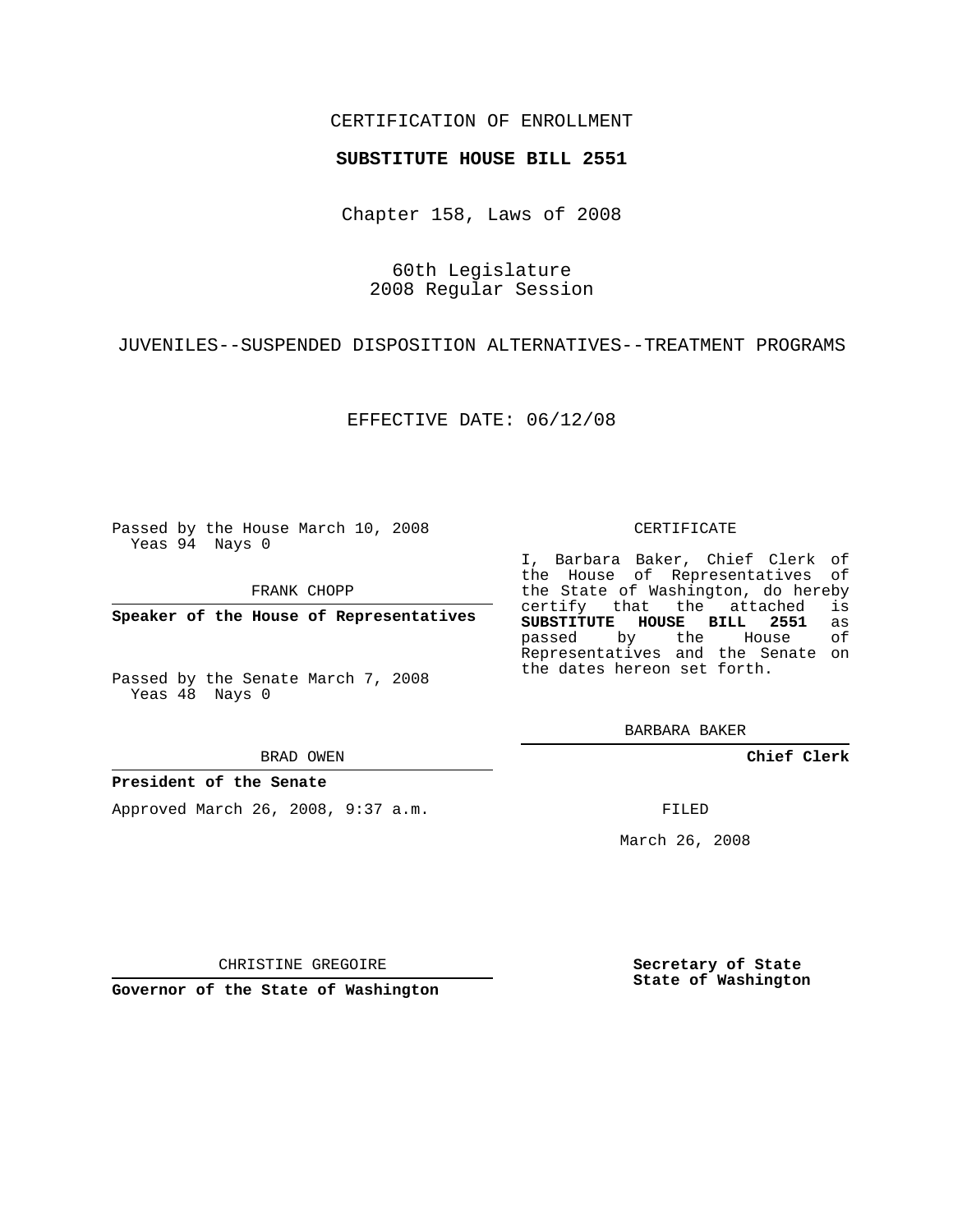# **SUBSTITUTE HOUSE BILL 2551** \_\_\_\_\_\_\_\_\_\_\_\_\_\_\_\_\_\_\_\_\_\_\_\_\_\_\_\_\_\_\_\_\_\_\_\_\_\_\_\_\_\_\_\_\_

\_\_\_\_\_\_\_\_\_\_\_\_\_\_\_\_\_\_\_\_\_\_\_\_\_\_\_\_\_\_\_\_\_\_\_\_\_\_\_\_\_\_\_\_\_

AS AMENDED BY THE SENATE

Passed Legislature - 2008 Regular Session

**State of Washington 60th Legislature 2008 Regular Session**

**By** House Human Services (originally sponsored by Representatives Dickerson, Appleton, McCoy, Roberts, Kenney, and Kagi)

READ FIRST TIME 01/28/08.

 1 AN ACT Relating to expanding the types of treatment programs 2 provided under the suspended disposition alternative for juveniles; and 3 amending RCW 13.40.0357.

4 BE IT ENACTED BY THE LEGISLATURE OF THE STATE OF WASHINGTON:

 5 **Sec. 1.** RCW 13.40.0357 and 2007 c 199 s 11 are each amended to 6 read as follows:

| $\mathbf{I}$ |                    | DESCRII HOR ARD OFFERSE CATEGORI    |                      |                     |
|--------------|--------------------|-------------------------------------|----------------------|---------------------|
| 8            |                    |                                     | JUVENILE DISPOSITION |                     |
| 9            | <b>JUVENILE</b>    |                                     | <b>CATEGORY FOR</b>  |                     |
| 10           | <b>DISPOSITION</b> |                                     | ATTEMPT, BAILJUMP,   |                     |
| 11           | <b>OFFENSE</b>     |                                     | CONSPIRACY, OR       |                     |
| 12           | CATEGORY           | DESCRIPTION (RCW CITATION)          |                      | <b>SOLICITATION</b> |
| 13           |                    |                                     |                      |                     |
| 14           |                    | <b>Arson and Malicious Mischief</b> |                      |                     |
| 15           | A                  | Arson 1 (9A.48.020)                 |                      | $B+$                |
| 16           | B                  | Arson 2 (9A.48.030)                 |                      | C                   |
|              |                    |                                     |                      |                     |

7 **DESCRIPTION AND OFFENSE CATEGORY**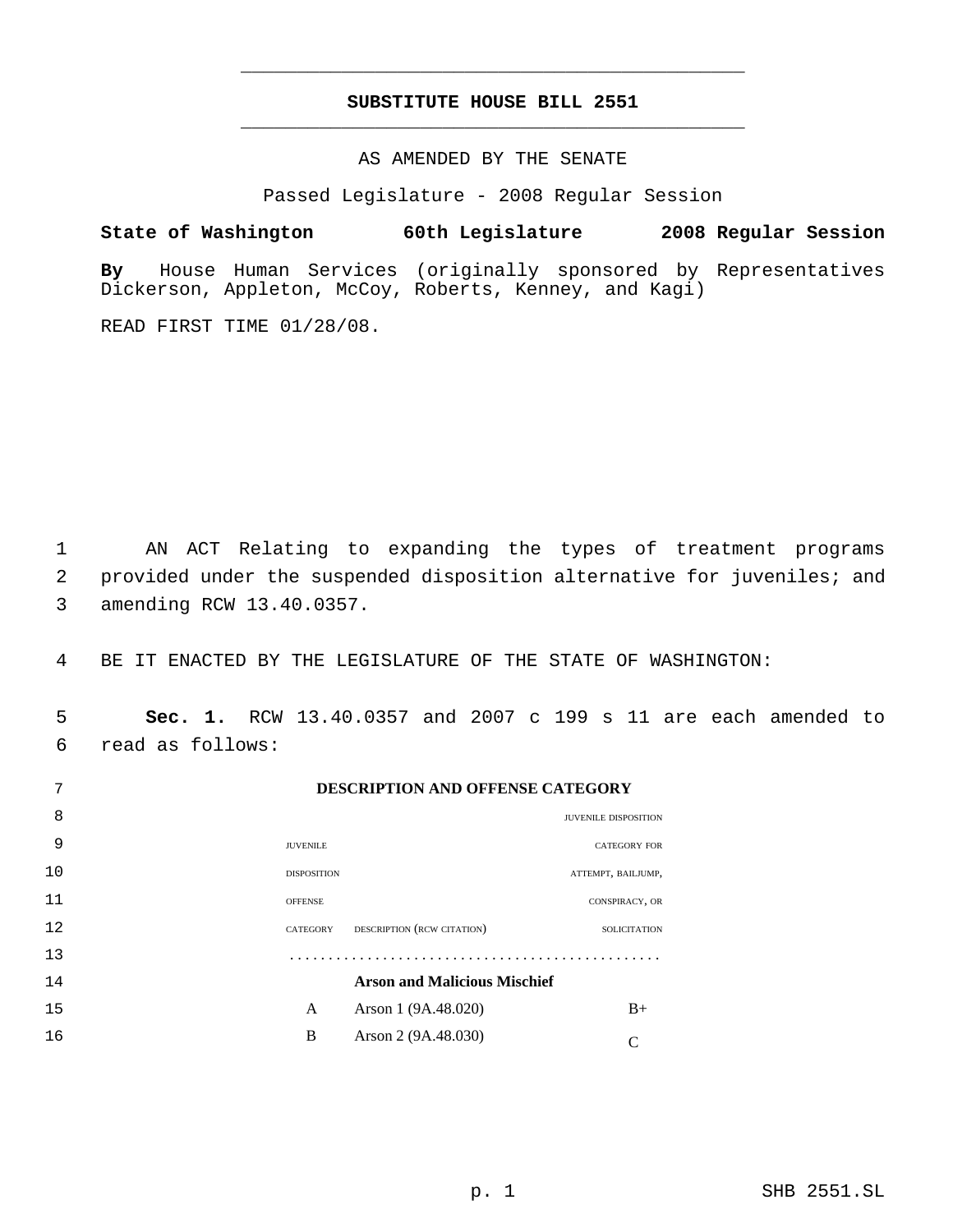| $\mathbf 1$    | $\mathcal{C}$ | Reckless Burning 1 (9A.48.040)                  | D             |  |
|----------------|---------------|-------------------------------------------------|---------------|--|
| $\overline{c}$ | D             | Reckless Burning 2 (9A.48.050)<br>E             |               |  |
| 3              | B             | Malicious Mischief 1 (9A.48.070)                |               |  |
| $\overline{4}$ | $\mathcal{C}$ | Malicious Mischief 2 (9A.48.080)                | D             |  |
| 5              | D             | Malicious Mischief 3 (9A.48.090(2) (a) and      |               |  |
| 6              |               | (c)                                             | E             |  |
| 7              | E             | Malicious Mischief 3 (9A.48.090(2)(b))          | E             |  |
| 8              | E             | Tampering with Fire Alarm Apparatus             |               |  |
| 9              |               | (9.40.100)                                      | E             |  |
| 10             | E             | Tampering with Fire Alarm Apparatus with        |               |  |
| 11             |               | Intent to Commit Arson (9.40.105)               | E             |  |
| 12             | A             | Possession of Incendiary Device $(9.40.120) B+$ |               |  |
| 13             |               | <b>Assault and Other Crimes Involving</b>       |               |  |
| 14             |               | <b>Physical Harm</b>                            |               |  |
| 15             | A             | Assault 1 (9A.36.011)                           | $B+$          |  |
| 16             | $B+$          | Assault 2 (9A.36.021)                           | $C+$          |  |
| 17             | $C+$          | Assault 3 (9A.36.031)                           | $D+$          |  |
| 18             | $D+$          | Assault 4 (9A.36.041)                           | E             |  |
| 19             | $B+$          | Drive-By Shooting (9A.36.045)                   | $C_{+}$       |  |
| 20             | $D+$          | Reckless Endangerment (9A.36.050)               | E             |  |
| 21             | $C+$          | Promoting Suicide Attempt (9A.36.060)           | $D+$          |  |
| 22             | $D+$          | Coercion (9A.36.070)                            | E             |  |
| 23             | $C+$          | Custodial Assault (9A.36.100)                   | $D+$          |  |
| 24             |               | <b>Burglary and Trespass</b>                    |               |  |
| 25             | $B+$          | Burglary 1 (9A.52.020)                          | $C_{+}$       |  |
| 26             | B             | Residential Burglary (9A.52.025)                | $\mathsf{C}$  |  |
| 27             | B             | Burglary 2 (9A.52.030)                          | $\mathsf{C}$  |  |
| 28             | D             | Burglary Tools (Possession of) (9A.52.060)E     |               |  |
| 29             | D             | Criminal Trespass 1 (9A.52.070)                 | E             |  |
| 30             | E             | Criminal Trespass 2 (9A.52.080)                 | E             |  |
| 31             | $\mathsf{C}$  | Mineral Trespass (78.44.330)                    | $\mathcal{C}$ |  |
| 32             | $\mathcal{C}$ | Vehicle Prowling 1 (9A.52.095)                  | D             |  |
| 33             | D             | Vehicle Prowling 2 (9A.52.100)                  | Ε             |  |
| 34             |               | <b>Drugs</b>                                    |               |  |
| 35             | E             | Possession/Consumption of Alcohol               |               |  |
| 36             |               | (66.44.270)                                     | E             |  |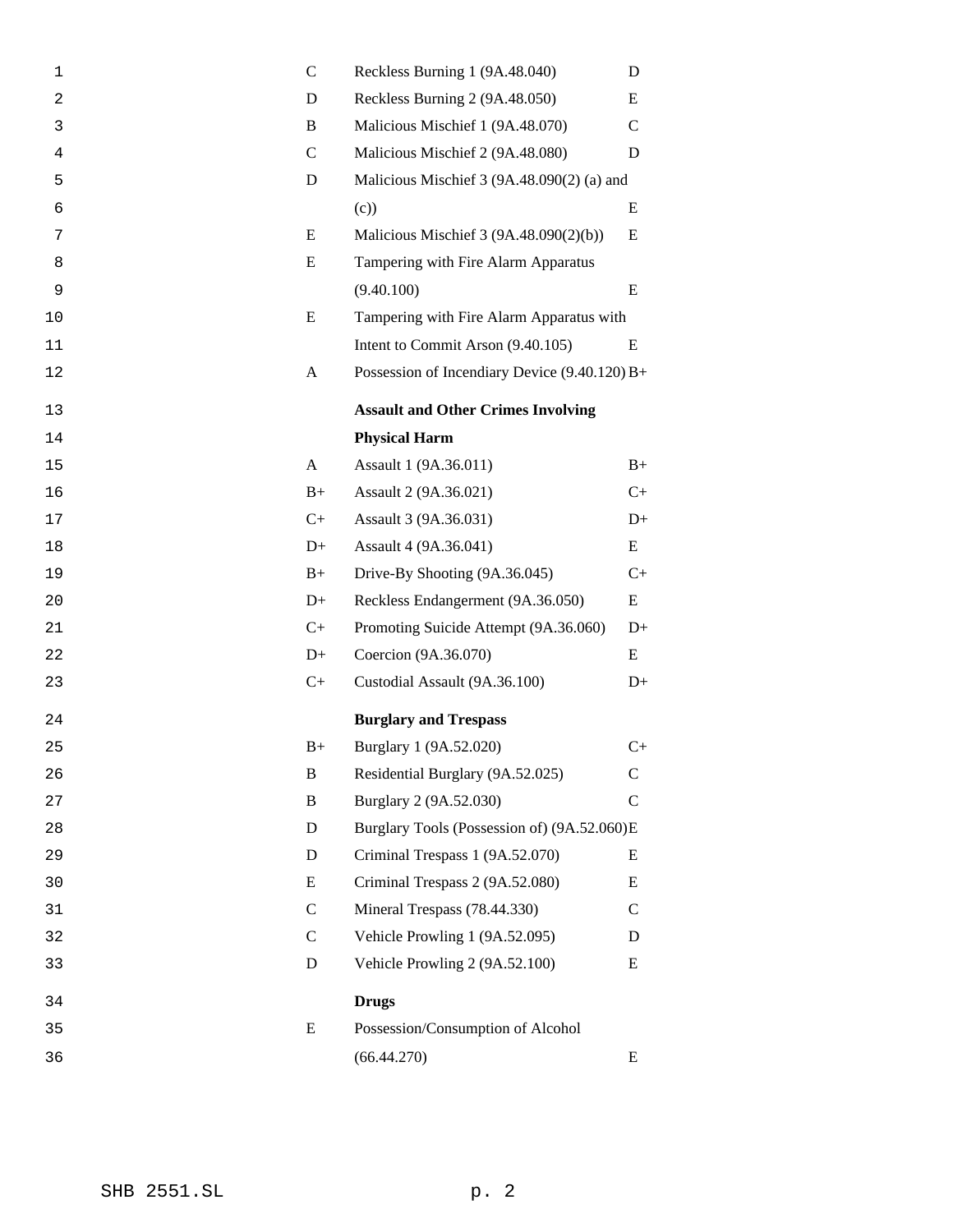| 1  | $\mathbf C$   | <b>Illegally Obtaining Legend Drug</b>     |               |
|----|---------------|--------------------------------------------|---------------|
| 2  |               | (69.41.020)                                | D             |
| 3  | $C+$          | Sale, Delivery, Possession of Legend Drug  |               |
| 4  |               | with Intent to Sell $(69.41.030(2)(a))$    | $D+$          |
| 5  | E             | Possession of Legend Drug                  |               |
| 6  |               | (69.41.030(2)(b))                          | E             |
| 7  | $B+$          | Violation of Uniform Controlled Substances |               |
| 8  |               | Act - Narcotic, Methamphetamine, or        |               |
| 9  |               | Flunitrazepam Sale $(69.50.401(2)$ (a) or  |               |
| 10 |               | (b))                                       | $B+$          |
| 11 | $\mathcal{C}$ | Violation of Uniform Controlled Substances |               |
| 12 |               | Act - Nonnarcotic Sale (69.50.401(2)(c))   | $\mathsf{C}$  |
| 13 | E             | Possession of Marihuana <40 grams          |               |
| 14 |               | (69.50.4014)                               | E             |
| 15 | $\mathsf{C}$  | Fraudulently Obtaining Controlled          |               |
| 16 |               | Substance (69.50.403)                      | $\mathcal{C}$ |
| 17 | $C+$          | Sale of Controlled Substance for Profit    |               |
| 18 |               | (69.50.410)                                | $C+$          |
| 19 | E             | Unlawful Inhalation (9.47A.020)            | E             |
| 20 | B             | Violation of Uniform Controlled Substances |               |
| 21 |               | Act - Narcotic, Methamphetamine, or        |               |
| 22 |               | Flunitrazepam Counterfeit Substances       |               |
| 23 |               | $(69.50.4011(2)$ (a) or (b))               | B             |
| 24 | $\mathsf{C}$  | Violation of Uniform Controlled Substances |               |
| 25 |               | Act - Nonnarcotic Counterfeit Substances   |               |
| 26 |               | (69.50.4011(2) (c), (d), or (e))           | C             |
| 27 | $\mathsf{C}$  | Violation of Uniform Controlled Substances |               |
| 28 |               | Act - Possession of a Controlled Substance |               |
| 29 |               | (69.50.4013)                               | C             |
| 30 | $\mathcal{C}$ | Violation of Uniform Controlled Substances |               |
| 31 |               | Act - Possession of a Controlled Substance |               |
| 32 |               | (69.50.4012)                               | $\mathsf{C}$  |
| 33 |               | <b>Firearms and Weapons</b>                |               |
| 34 | B             | Theft of Firearm (9A.56.300)               | C             |
| 35 | B             | Possession of Stolen Firearm (9A.56.310)   | C             |
| 36 | Ε             | Carrying Loaded Pistol Without Permit      |               |
| 37 |               | (9.41.050)                                 | E             |
|    |               |                                            |               |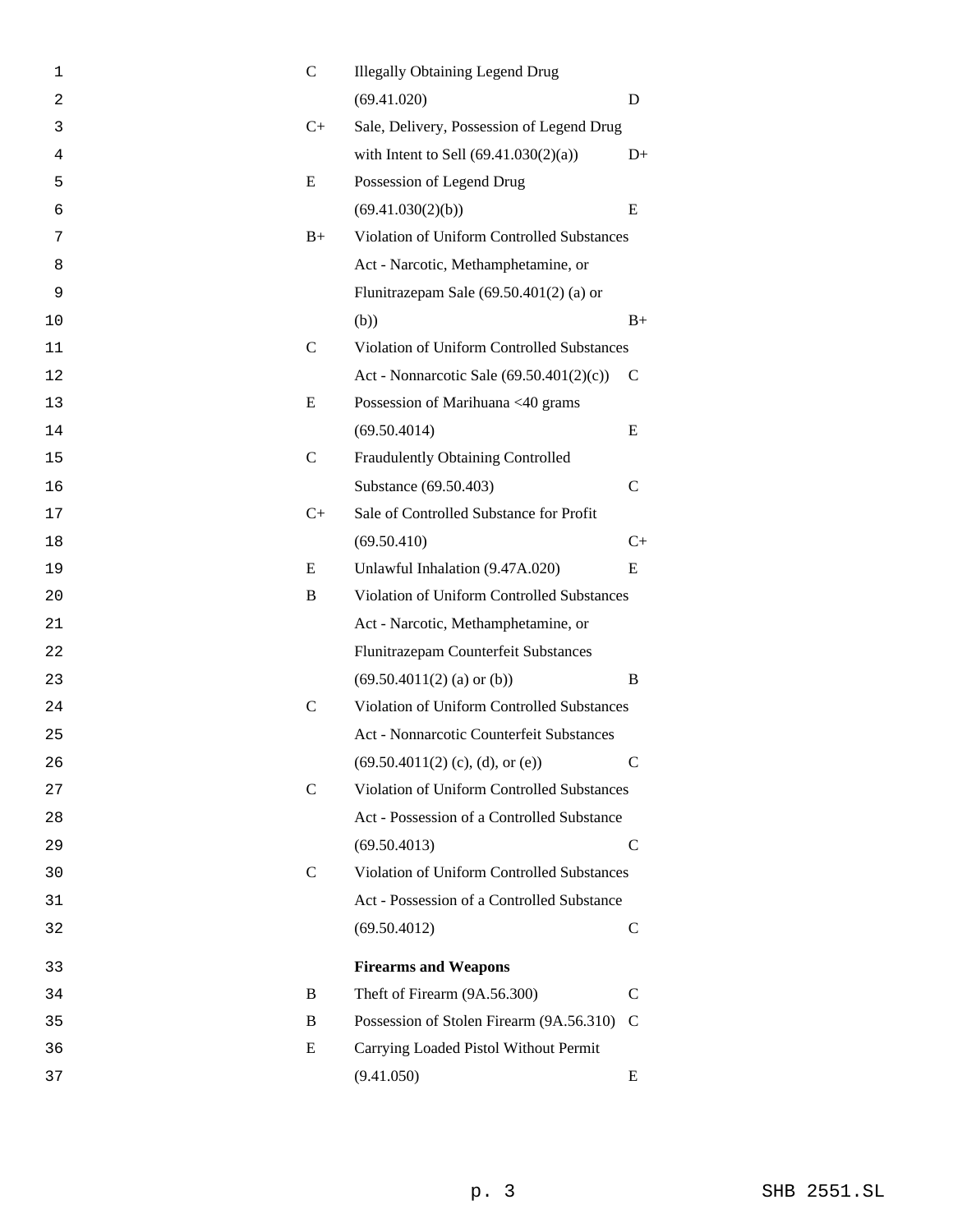| $\mathbf 1$ | $\mathcal{C}$ | Possession of Firearms by Minor $(\leq 18)$ |              |
|-------------|---------------|---------------------------------------------|--------------|
| 2           |               | (9.41.040(2)(a)(iii))                       | $\mathsf{C}$ |
| 3           | $D+$          | Possession of Dangerous Weapon              |              |
| 4           |               | (9.41.250)                                  | E            |
| 5           | D             | Intimidating Another Person by use of       |              |
| 6           |               | Weapon (9.41.270)                           | Ε            |
| 7           |               | Homicide                                    |              |
| 8           | $A+$          | Murder 1 (9A.32.030)                        | A            |
| 9           | $A+$          | Murder 2 (9A.32.050)                        | $B+$         |
| 10          | $B+$          | Manslaughter 1 (9A.32.060)                  | $C+$         |
| 11          | $C+$          | Manslaughter 2 (9A.32.070)                  | $D+$         |
| 12          | $B+$          | Vehicular Homicide (46.61.520)              | $C+$         |
| 13          |               | <b>Kidnapping</b>                           |              |
| 14          | A             | Kidnap 1 (9A.40.020)                        | $B+$         |
| 15          | $B+$          | Kidnap 2 (9A.40.030)                        | $C+$         |
| 16          | $C+$          | Unlawful Imprisonment (9A.40.040)           | $D+$         |
| 17          |               | <b>Obstructing Governmental Operation</b>   |              |
| 18          | D             | Obstructing a Law Enforcement Officer       |              |
| 19          |               | (9A.76.020)                                 | E            |
| 20          | E             | Resisting Arrest (9A.76.040)                | E            |
| 21          | B             | Introducing Contraband 1 (9A.76.140)        | $\mathsf{C}$ |
| 22          | $\mathsf{C}$  | Introducing Contraband 2 (9A.76.150)        | D            |
| 23          | E             | Introducing Contraband 3 (9A.76.160)        | Ε            |
| 24          | $B+$          | Intimidating a Public Servant (9A.76.180)   | $C+$         |
| 25          | $B+$          | Intimidating a Witness (9A.72.110)          | $C+$         |
| 26          |               | <b>Public Disturbance</b>                   |              |
| 27          | $C+$          | Riot with Weapon $(9A.84.010(2)(b))$        | $D+$         |
| 28          | $D+$          | Riot Without Weapon $(9A.84.010(2)(a))$     | Ε            |
| 29          | E             | Failure to Disperse (9A.84.020)             | E            |
| 30          | E             | Disorderly Conduct (9A.84.030)              | Ε            |
| 31          |               | <b>Sex Crimes</b>                           |              |
| 32          | A             | Rape 1 (9A.44.040)                          | $B+$         |
| 33          | $A-$          | Rape 2 (9A.44.050)                          | $B+$         |
| 34          | $C+$          | Rape 3 (9A.44.060)                          | $D+$         |
| 35          | $A-$          | Rape of a Child 1 (9A.44.073)               | $B+$         |
| 36          | $B+$          | Rape of a Child 2 (9A.44.076)               | $C+$         |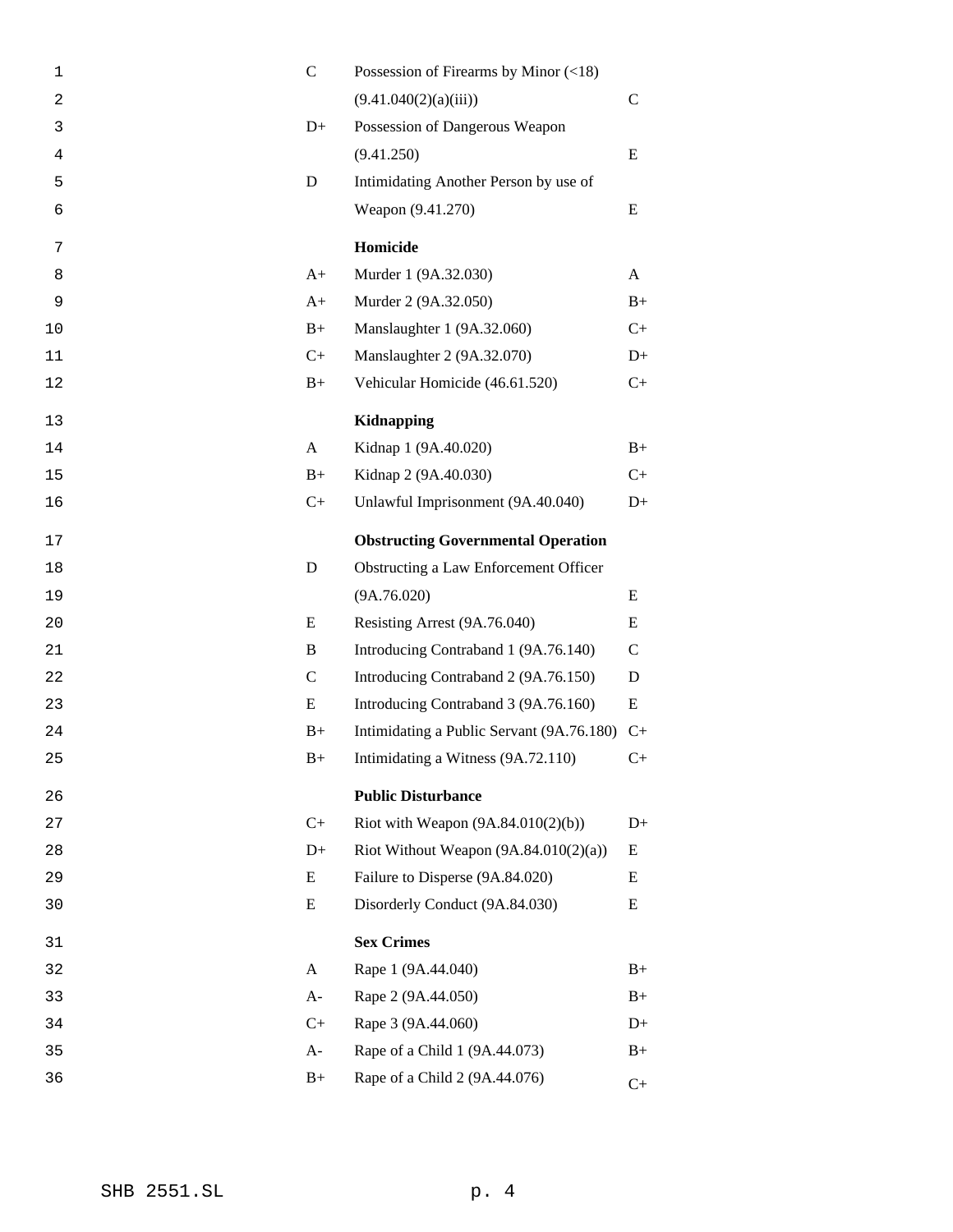| $\mathbf 1$    | B             | Incest $1(9A.64.020(1))$                          | $\mathsf{C}$ |
|----------------|---------------|---------------------------------------------------|--------------|
| $\overline{a}$ | $\mathsf{C}$  | Incest $2(9A.64.020(2))$                          | D            |
| 3              | $D+$          | Indecent Exposure (Victim $<$ 14)                 |              |
| 4              |               | (9A.88.010)                                       | E            |
| 5              | E             | Indecent Exposure (Victim 14 or over)             |              |
| 6              |               | (9A.88.010)                                       | E            |
| 7              | $B+$          | Promoting Prostitution 1 (9A.88.070)              | $C+$         |
| 8              | $C+$          | Promoting Prostitution 2 (9A.88.080)              | $D+$         |
| 9              | E             | O & A (Prostitution) (9A.88.030)                  | E            |
| 10             | $B+$          | Indecent Liberties (9A.44.100)                    | $C+$         |
| 11             | $A-$          | Child Molestation 1 (9A.44.083)                   | $B+$         |
| 12             | B             | Child Molestation 2 (9A.44.086)                   | $C_{+}$      |
| 13             |               | Theft, Robbery, Extortion, and Forgery            |              |
| 14             | B             | Theft 1 (9A.56.030)                               | $\mathsf{C}$ |
| 15             | $\mathcal{C}$ | Theft 2 (9A.56.040)                               | D            |
| 16             | D             | Theft 3 (9A.56.050)                               | E            |
| 17             | B             | Theft of Livestock 1 and 2 (9A.56.080 and         |              |
| 18             |               | 9A.56.083)                                        | $\mathsf{C}$ |
| 19             | $\mathcal{C}$ | Forgery (9A.60.020)                               | D            |
| 20             | A             | Robbery 1 (9A.56.200)                             | $B+$         |
| 21             | $B+$          | Robbery 2 (9A.56.210)                             | $C+$         |
| 22             | $B+$          | Extortion 1 (9A.56.120)                           | $C+$         |
| 23             | $C+$          | Extortion 2 (9A.56.130)                           | $D+$         |
| 24             | $\mathcal{C}$ | Identity Theft 1 (9.35.020(2))                    | D            |
| 25             | D             | Identity Theft 2 (9.35.020(3))                    | Ε            |
| 26             | D             | <b>Improperly Obtaining Financial Information</b> |              |
| 27             |               | (9.35.010)                                        | E            |
| 28             | B             | Possession of a Stolen Vehicle (9A.56.068) C      |              |
| 29             | B             | Possession of Stolen Property 1                   |              |
| 30             |               | (9A.56.150)                                       | $\mathsf{C}$ |
| 31             | $\mathcal{C}$ | Possession of Stolen Property 2                   |              |
| 32             |               | (9A.56.160)                                       | D            |
| 33             | D             | Possession of Stolen Property 3                   |              |
| 34             |               | (9A.56.170)                                       | E            |
| 35             | B             | Taking Motor Vehicle Without Permission           |              |
| 36             |               | 1 (9A.56.070)                                     | $\mathsf{C}$ |
|                |               |                                                   |              |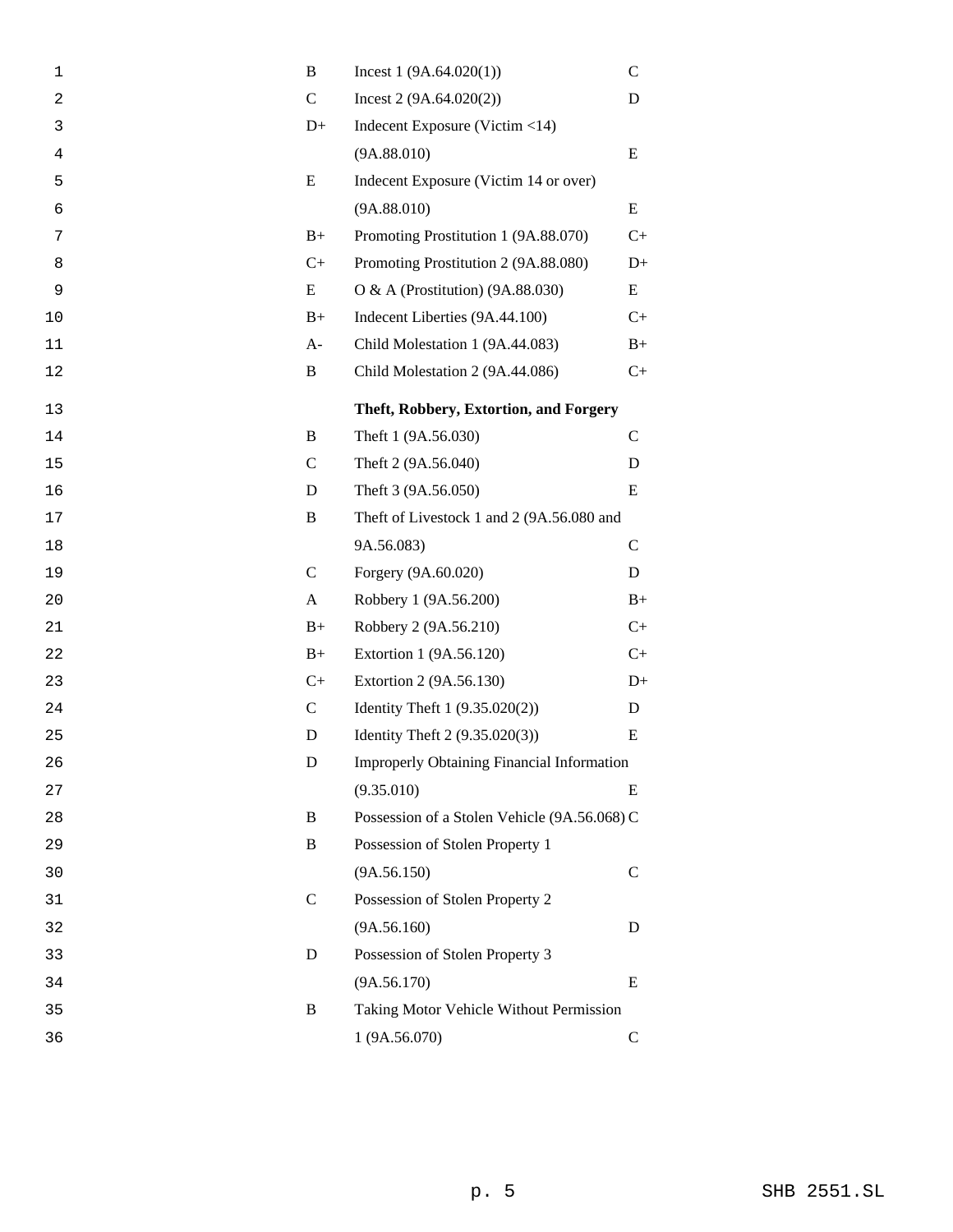| 1  | $\mathsf{C}$  | Taking Motor Vehicle Without Permission    |               |
|----|---------------|--------------------------------------------|---------------|
| 2  |               | 2 (9A.56.075)                              | D             |
| 3  | B             | Theft of a Motor Vehicle (9A.56.065)       | $\mathsf{C}$  |
| 4  |               | <b>Motor Vehicle Related Crimes</b>        |               |
| 5  | E             | Driving Without a License (46.20.005)      | E             |
| 6  | $B+$          | Hit and Run - Death $(46.52.020(4)(a))$    | $C+$          |
| 7  | $\mathsf{C}$  | Hit and Run - Injury $(46.52.020(4)(b))$   | D             |
| 8  | D             | Hit and Run-Attended $(46.52.020(5))$      | E             |
| 9  | E             | Hit and Run-Unattended (46.52.010)         | Ε             |
| 10 | $\mathbf C$   | Vehicular Assault (46.61.522)              | D             |
| 11 | $\mathbf C$   | Attempting to Elude Pursuing Police        |               |
| 12 |               | Vehicle (46.61.024)                        | D             |
| 13 | E             | Reckless Driving (46.61.500)               | E             |
| 14 | D             | Driving While Under the Influence          |               |
| 15 |               | $(46.61.502$ and $46.61.504)$              | E             |
| 16 | $B+$          | Felony Driving While Under the Influence   |               |
| 17 |               | (46.61.502(6))                             | B             |
| 18 | $B+$          | Felony Physical Control of a Vehicle While |               |
| 19 |               | Under the Influence $(46.61.504(6))$       | B             |
| 20 |               | Other                                      |               |
| 21 | B             | Animal Cruelty 1 (16.52.205)               | $\mathsf{C}$  |
| 22 | B             | Bomb Threat (9.61.160)                     | $\mathcal{C}$ |
| 23 | $\mathcal{C}$ | Escape $1^1$ (9A.76.110)                   | $\mathcal{C}$ |
| 24 | $\mathcal{C}$ | Escape 2 <sup>1</sup> (9A.76.120)          | $\mathsf{C}$  |
| 25 | D             | Escape 3 (9A.76.130)                       | E             |
| 26 | Ε             | Obscene, Harassing, Etc., Phone Calls      |               |
| 27 |               | (9.61.230)                                 | E             |
| 28 | A             | Other Offense Equivalent to an Adult Class |               |
| 29 |               | A Felony                                   | $B+$          |
| 30 | B             | Other Offense Equivalent to an Adult Class |               |
| 31 |               | <b>B</b> Felony                            | C             |
| 32 | $\mathcal{C}$ | Other Offense Equivalent to an Adult Class |               |
| 33 |               | C Felony                                   | D             |
| 34 | D             | Other Offense Equivalent to an Adult Gross |               |
| 35 |               | Misdemeanor                                | E             |
|    |               |                                            |               |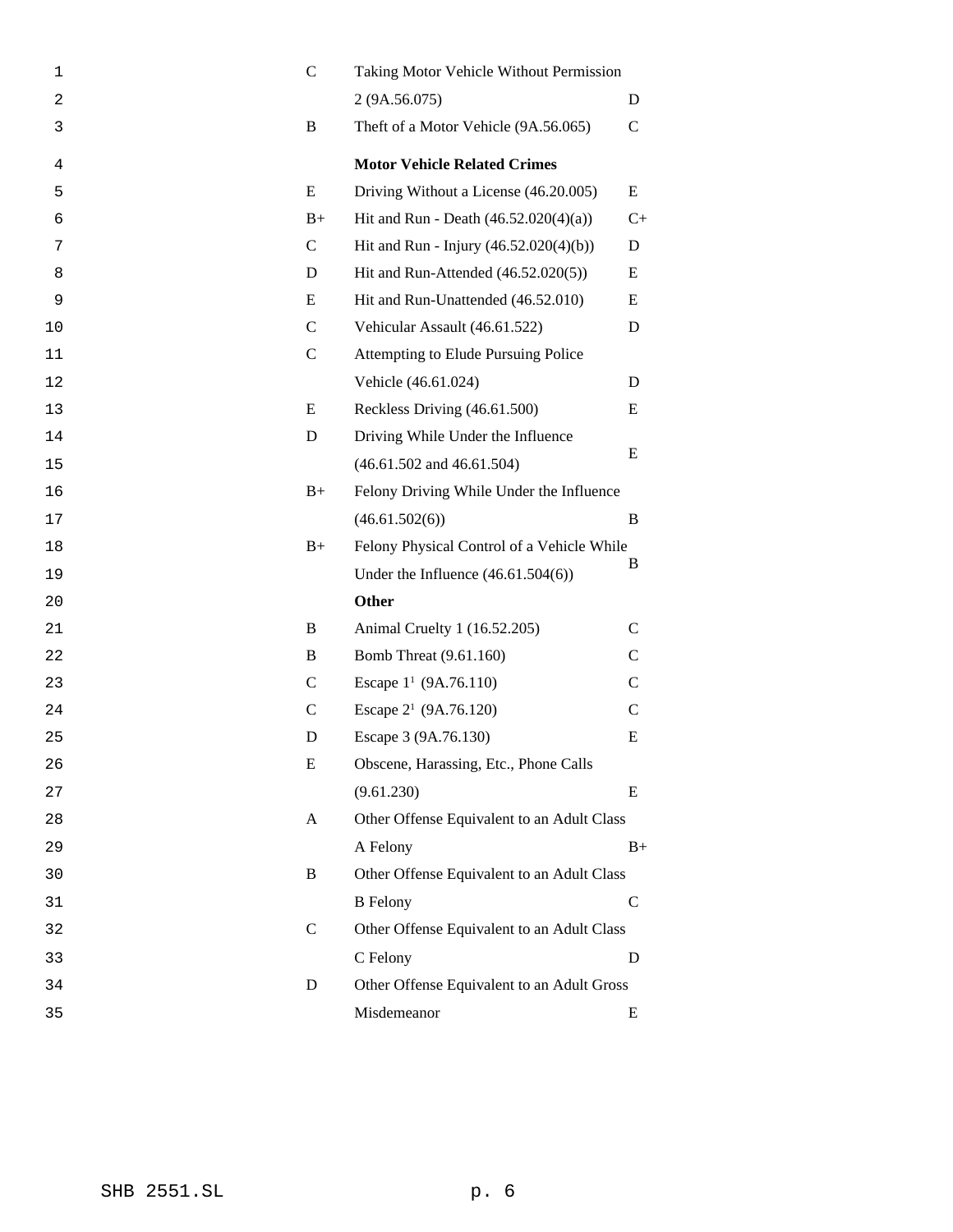| 1        | E                                                                                  | Other Offense Equivalent to an Adult  |                       |                        |                         |  |               |  |
|----------|------------------------------------------------------------------------------------|---------------------------------------|-----------------------|------------------------|-------------------------|--|---------------|--|
| 2        | Misdemeanor<br>E                                                                   |                                       |                       |                        |                         |  |               |  |
| 3        | V<br>Violation of Order of Restitution,                                            |                                       |                       |                        |                         |  |               |  |
| 4        |                                                                                    | Community Supervision, or Confinement |                       |                        |                         |  |               |  |
| 5        |                                                                                    | $(13.40.200)^2$                       |                       |                        | V                       |  |               |  |
| 6        | <sup>1</sup> Escape 1 and 2 and Attempted Escape 1 and 2 are classed as C offenses |                                       |                       |                        |                         |  |               |  |
|          |                                                                                    |                                       |                       |                        |                         |  |               |  |
| 7        | and the standard range is established as follows:                                  |                                       |                       |                        |                         |  |               |  |
| 8        | 1st escape or attempted escape during 12-month period - 4 weeks                    |                                       |                       |                        |                         |  |               |  |
| 9        | confinement                                                                        |                                       |                       |                        |                         |  |               |  |
| 10       | 2nd escape or attempted escape during 12-month period - 8 weeks                    |                                       |                       |                        |                         |  |               |  |
| 11       | confinement                                                                        |                                       |                       |                        |                         |  |               |  |
| 12       | 3rd and subsequent escape or attempted escape during 12-month                      |                                       |                       |                        |                         |  |               |  |
| 13       | period - 12 weeks confinement                                                      |                                       |                       |                        |                         |  |               |  |
| 14       | <sup>2</sup> If the court finds that a respondent has violated terms of an order,  |                                       |                       |                        |                         |  |               |  |
| 15       | it may impose a penalty of up to 30 days of confinement.                           |                                       |                       |                        |                         |  |               |  |
|          |                                                                                    |                                       |                       |                        |                         |  |               |  |
| 16       |                                                                                    | JUVENILE SENTENCING STANDARDS         |                       |                        |                         |  |               |  |
| 17       | This schedule must be used for juvenile offenders.                                 |                                       |                       |                        |                         |  | The court may |  |
| 18       | select sentencing option A, B, C, D, or RCW 13.40.167.                             |                                       |                       |                        |                         |  |               |  |
| 19       |                                                                                    | <b>OPTION A</b>                       |                       |                        |                         |  |               |  |
| 20       |                                                                                    | JUVENILE OFFENDER SENTENCING GRID     |                       |                        |                         |  |               |  |
| 21       |                                                                                    | <b>STANDARD RANGE</b>                 |                       |                        |                         |  |               |  |
| 22       | $A+$                                                                               | 180 WEEKS TO AGE 21 YEARS             |                       |                        |                         |  |               |  |
| 23       |                                                                                    |                                       |                       |                        |                         |  |               |  |
| 24       | A                                                                                  | 103 WEEKS TO 129 WEEKS                |                       |                        |                         |  |               |  |
| 25       |                                                                                    |                                       |                       |                        |                         |  |               |  |
| 26       | А-                                                                                 | 52-65<br>15-36                        | 80-100                | 103-129                |                         |  |               |  |
| 27       |                                                                                    | <b>WEEKS</b><br><b>WEEKS</b>          | <b>WEEKS</b>          | <b>WEEKS</b>           |                         |  |               |  |
| 28       |                                                                                    | <b>EXCEPT</b>                         |                       |                        |                         |  |               |  |
| 29       |                                                                                    | $30 - 40$                             |                       |                        |                         |  |               |  |
| 30       |                                                                                    | <b>WEEKS FOR</b>                      |                       |                        |                         |  |               |  |
| 31       |                                                                                    | $15-17$<br>YEAR OLDS                  |                       |                        |                         |  |               |  |
| 32       |                                                                                    |                                       |                       |                        |                         |  |               |  |
| 33       |                                                                                    |                                       |                       |                        |                         |  |               |  |
| 34<br>35 | $B+$<br>Current<br>Offense                                                         | 15-36<br><b>WEEKS</b>                 | 52-65<br><b>WEEKS</b> | 80-100<br><b>WEEKS</b> | 103-129<br><b>WEEKS</b> |  |               |  |
| 36       | Category                                                                           |                                       |                       |                        |                         |  |               |  |
|          |                                                                                    |                                       |                       |                        |                         |  |               |  |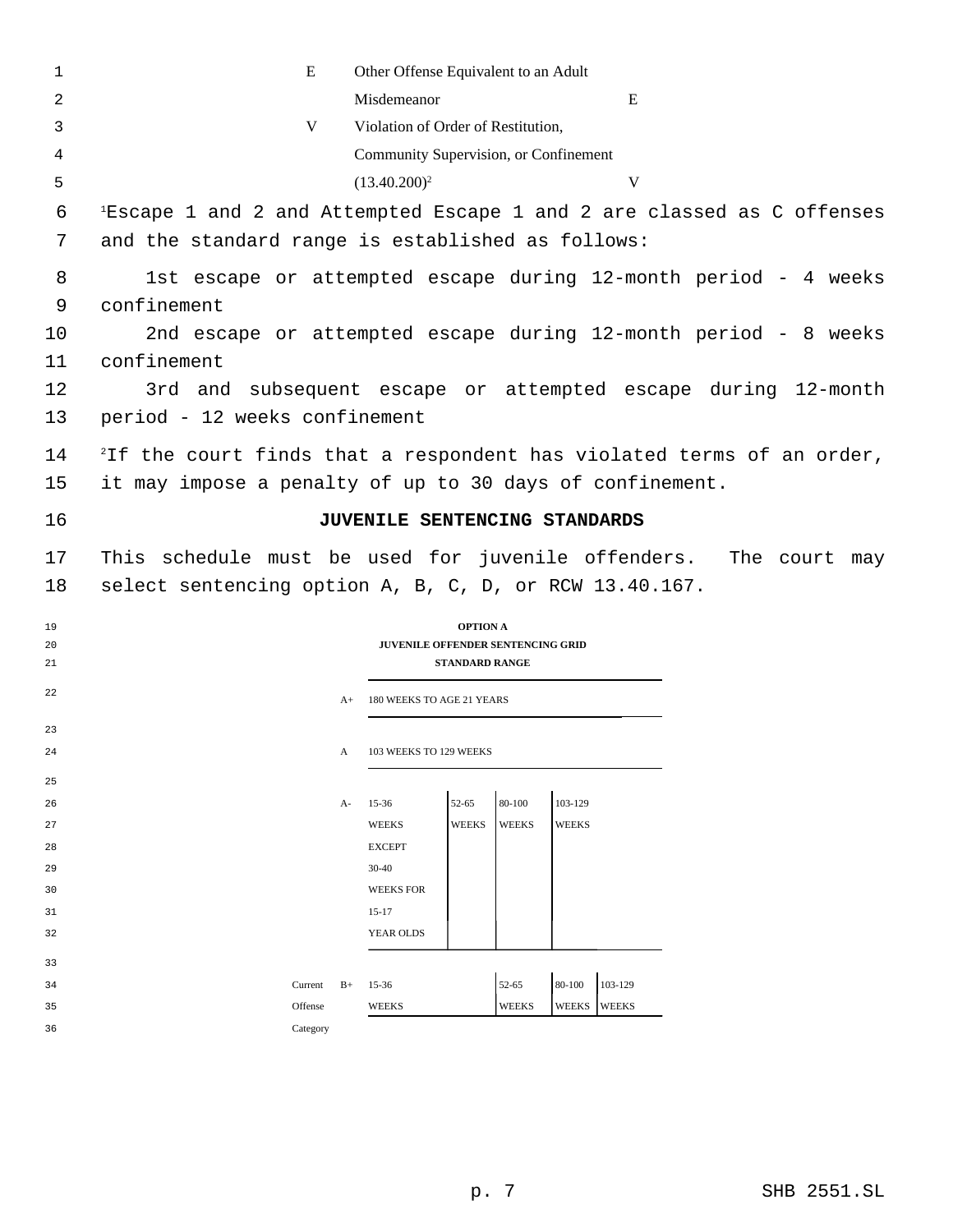| $\mathbf{1}$   |              |                                                  | B             | <b>LOCAL</b>   |                         |                                      | 52-65               |
|----------------|--------------|--------------------------------------------------|---------------|----------------|-------------------------|--------------------------------------|---------------------|
| $\overline{a}$ |              |                                                  |               | SANCTIONS (LS) |                         | 15-36 WEEKS                          | <b>WEEKS</b>        |
| 3              |              |                                                  |               |                |                         |                                      |                     |
| 4              |              |                                                  | $C+$          | <b>LS</b>      |                         |                                      |                     |
| 5              |              |                                                  |               |                |                         |                                      | 15-36 WEEKS         |
| 6              |              |                                                  |               |                |                         |                                      |                     |
| 7              |              |                                                  | $\mathcal{C}$ | LS             |                         |                                      | <b>15-36 WEEKS</b>  |
| 8              |              |                                                  |               |                | <b>Local Sanctions:</b> |                                      |                     |
| 9              |              |                                                  |               |                | 0 to 30 Days            |                                      |                     |
| 10             |              |                                                  | $D+$          | LS             |                         | 0 to 12 Months Community Supervision |                     |
| 11             |              |                                                  |               |                |                         | 0 to 150 Hours Community Restitution |                     |
| 12             |              |                                                  | D             | LS             | \$0 to \$500 Fine       |                                      |                     |
| 13             |              |                                                  |               |                |                         |                                      |                     |
| 14             |              |                                                  | E             | LS             |                         |                                      |                     |
| 15             |              |                                                  |               |                |                         |                                      |                     |
| 16             |              |                                                  |               | $\mathbf{0}$   | $\mathbf{1}$            | 2                                    | 3<br>$\overline{4}$ |
| 17             |              |                                                  |               |                |                         |                                      | or more             |
| 18             |              |                                                  |               |                | PRIOR ADJUDICATIONS     |                                      |                     |
| 19             | NOTE:        | References in the grid to days                   |               |                |                         |                                      | weeks<br>or         |
| 20             | confinement. |                                                  |               |                |                         |                                      |                     |
| 21             |              | (1) The vertical axis of the grid is the current |               |                |                         |                                      |                     |
|                |              |                                                  |               |                |                         |                                      |                     |

offense category. The current offense category is determined by the offense of adjudication.

mean periods of

 (2) The horizontal axis of the grid is the number of prior adjudications included in the juvenile's criminal history. Each prior felony adjudication shall count as one point. Each prior violation, misdemeanor, and gross misdemeanor adjudication shall count as 1/4 point. Fractional points shall be rounded down.

 (3) The standard range disposition for each offense is determined by the intersection of the column defined by the prior adjudications and the row defined by the current offense category.

 (4) RCW 13.40.180 applies if the offender is being sentenced for more than one offense.

34 (5) A current offense that is a violation is equivalent to an offense category of E. However, a disposition for a violation shall not include confinement.

**OR**

# **OPTION B**

# **SUSPENDED DISPOSITION ALTERNATIVE**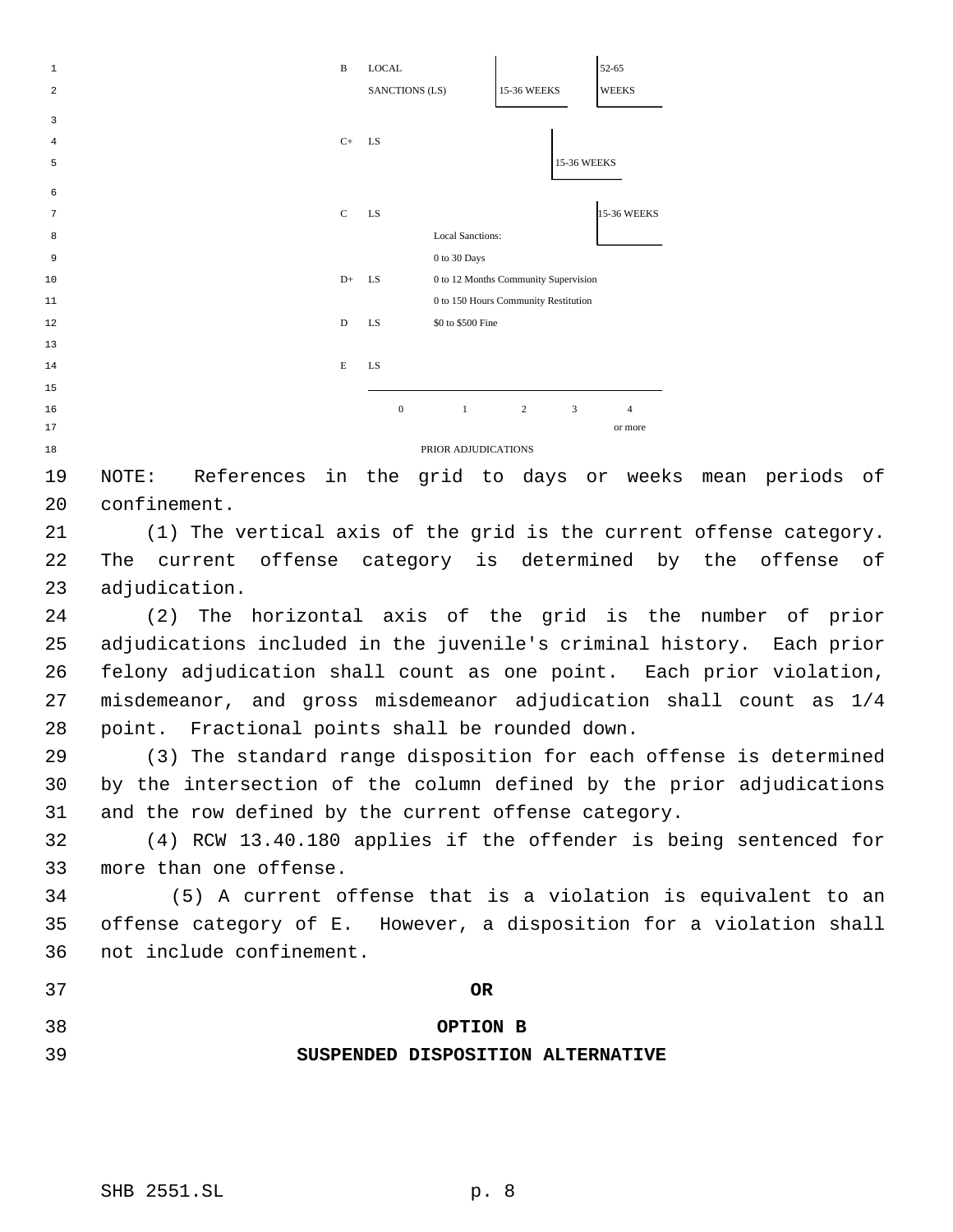(1) If the offender is subject to a standard range disposition involving confinement by the department, the court may impose the standard range and suspend the disposition on condition that the offender comply with one or more local sanctions and any educational or treatment requirement. The treatment programs provided to the offender must be either research-based best practice programs as identified by the Washington state institute for public policy or the joint 8 legislative audit and review committee<u>, or for chemical dependency</u> 9 treatment programs or services, they must be evidence-based or 10 research-based best practice programs. For the purposes of this subsection:

 (a) "Evidence-based" means a program or practice that has had multiple site random controlled trials across heterogeneous populations demonstrating that the program or practice is effective for the 15 population; and

 (b) "Research-based" means a program or practice that has some 17 research demonstrating effectiveness, but that does not yet meet the standard of evidence-based practices.

 (2) If the offender fails to comply with the suspended disposition, the court may impose sanctions pursuant to RCW 13.40.200 or may revoke the suspended disposition and order the disposition's execution.

 (3) An offender is ineligible for the suspended disposition option under this section if the offender is:

(a) Adjudicated of an A+ offense;

 (b) Fourteen years of age or older and is adjudicated of one or more of the following offenses:

 (i) A class A offense, or an attempt, conspiracy, or solicitation to commit a class A offense;

(ii) Manslaughter in the first degree (RCW 9A.32.060); or

 (iii) Assault in the second degree (RCW 9A.36.021), extortion in the first degree (RCW 9A.56.120), kidnapping in the second degree (RCW 9A.40.030), robbery in the second degree (RCW 9A.56.210), residential burglary (RCW 9A.52.025), burglary in the second degree (RCW 9A.52.030), drive-by shooting (RCW 9A.36.045), vehicular homicide (RCW 46.61.520), hit and run death (RCW 46.52.020(4)(a)), intimidating a witness (RCW 9A.72.110), violation of the uniform controlled substances act (RCW 69.50.401 (2)(a) and (b)), or manslaughter 2 (RCW 9A.32.070),